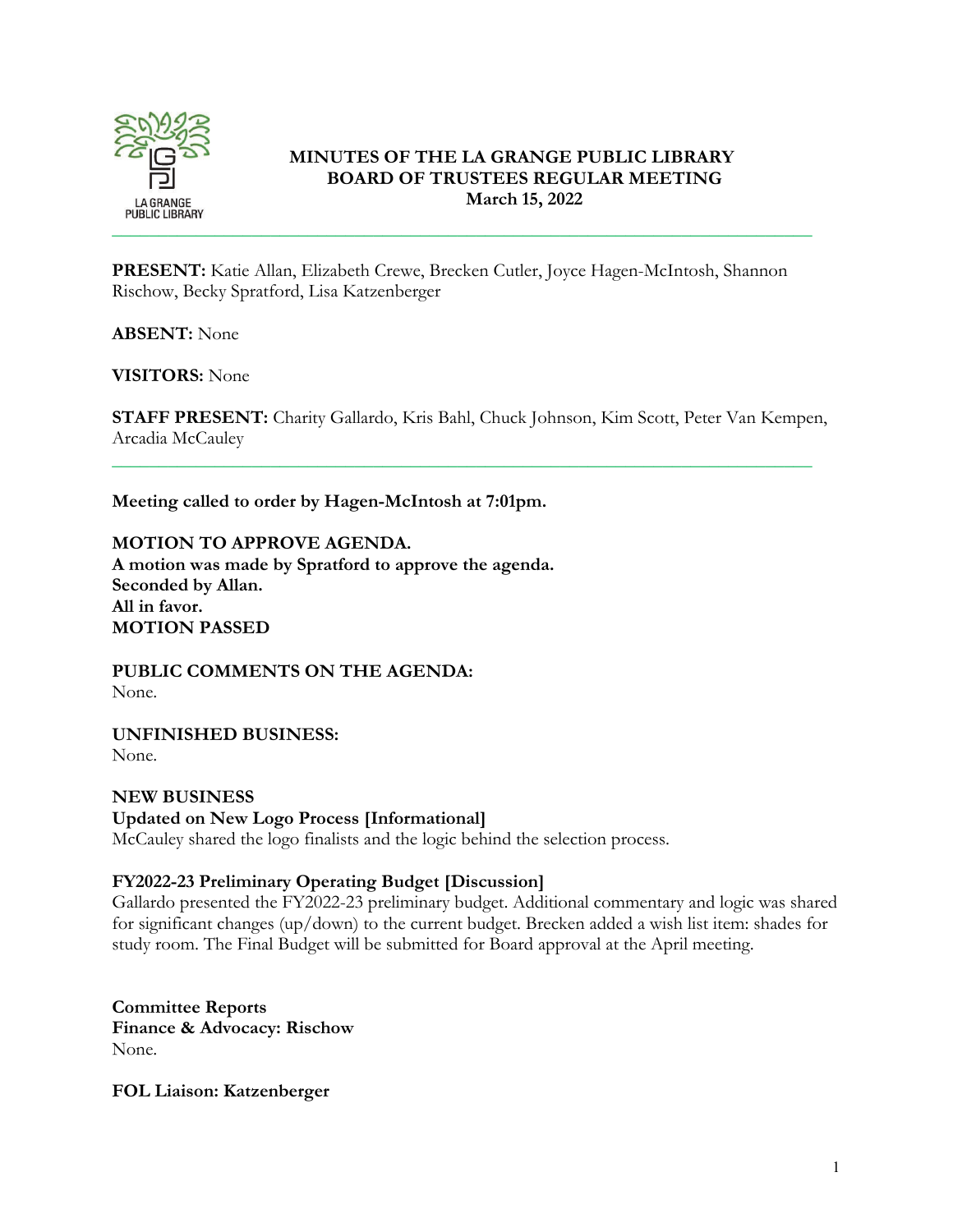There is no FOL meeting scheduled.

**RAILS/ILA Liaison: Spratford** None.

**Policies & Services: Allan** None.

**Village Liaison: Cutler** None.

### **Executive Director's Report:**

Gallardo highlighted recent activities including the annual state library certification process, finalizing Phil's new title and job description of Social Services Coordinator, and budget and audit preparations.

### **MOTION TO APPROVE THE OMNIBUS AGENDA**

**Spratford motioned to approve the Omnibus Agenda including the Minutes of Regular Board Meeting on February 22, 2022, and the Operating Warrant, March 15, 2022. Seconded by Crewe. ROLL CALL VOTE Allan: aye. Crewe: aye. Cutler: aye. Katzenberger: aye. Rischow: aye. Spratford: aye. Hagen-McIntosh: aye. MOTION PASSED**

#### **PUBLIC COMMENTS REGARDING MATTERS NOT ON THE AGENDA:** None

**TRUSTEE COMMENTS:** None.

**CLOSED SESSION: MOTION At 7:59 pm, Spratford moved to go into Executive Session pursuant to 5 ILCS 120/2(c)(1). Seconded by Hagen-McIntosh. ROLL CALL VOTE Allan: aye. Crewe: aye. Krueger: aye. Rischow: aye. Spratford: aye. Hagen-McIntosh: aye.**

**The Board of Trustees reconvened in Open Session at 10:00 pm.**